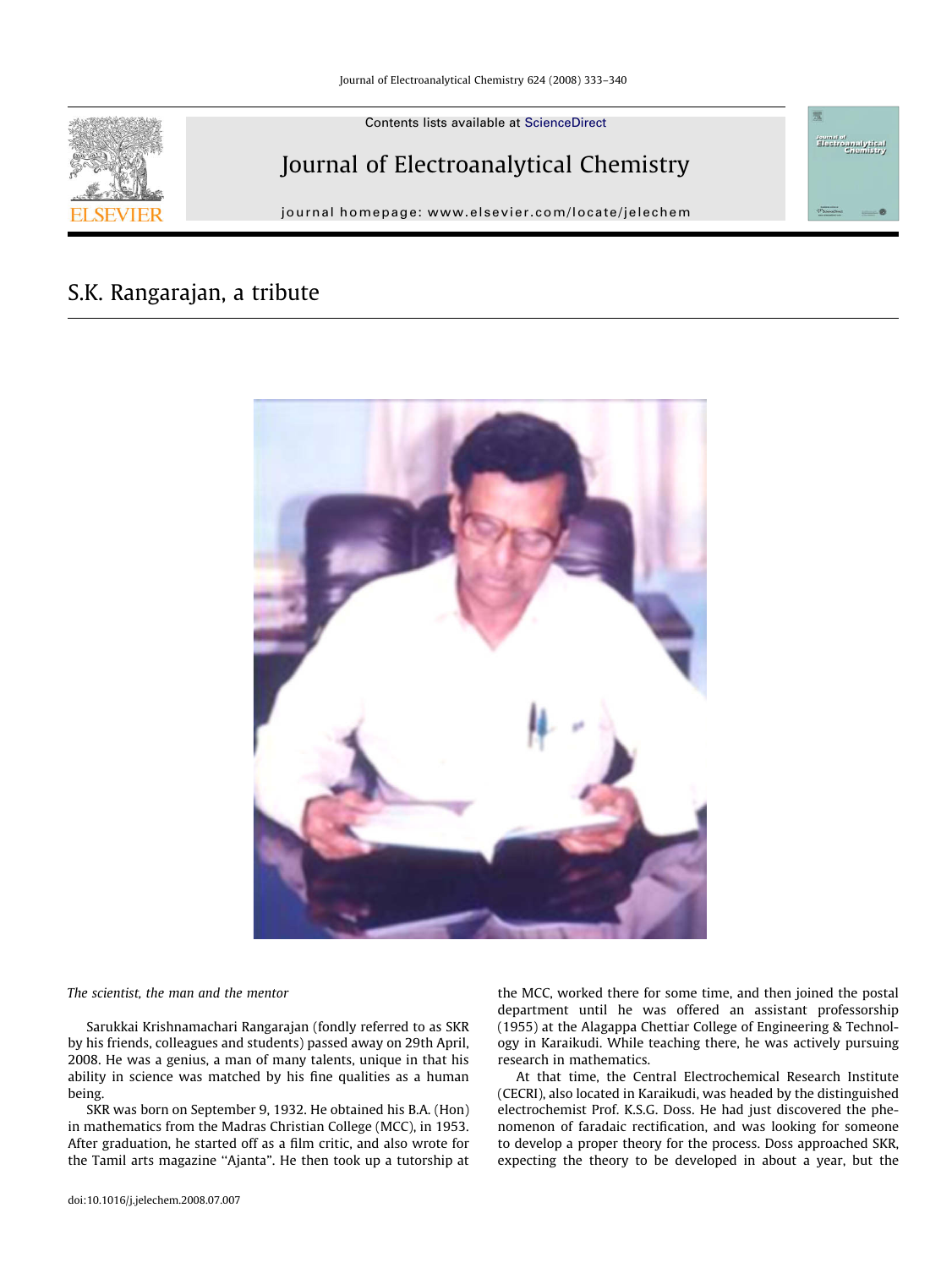problem was solved in a day! Doss was so impressed that he persuaded SKR to join CECRI. He did so in 1960, but left in 1970, after the retirement of Doss. Doss, who had contributed significantly to electrochemistry, is reputed to have said ''my most significant contribution to electrochemistry was finding SKR".

SKR spent the next two years as a Homi Bhabha fellow at the National Aeronautical Laboratory and continued there as a scientist till 1975, when he was invited by Prof. S. Dhawan, Director of the Indian Institute of Science in Bangalore, to join its Department of Inorganic and Physical Chemistry (IPC) as a professor. During his term at this department, he was a visiting professor at Georgetown University and was a Science Research Council Senior Visiting Professor at the University of Newcastle. He spent a sabbatical year visiting the IBM Thomas J. Watson labs in the US and has been a frequent visitor to that lab. In addition, he travelled widely in the world, attending conferences, giving invited lectures and collaborating with scientists from different parts of the world. During 1988–1992, he was on deputation from his parent department, working as the Director of CECRI.

At the Indian Institute of Science, SKR had a very active group and had several bright students, who continue to be very active in the field. SKR worked mainly on theoretical problems in electrochemistry. In addition he also continued to work on mathematics, biophysical chemistry, theoretical physics and even mechanical engineering. After retiring from the IPC department in 1993, he was a senior professor at Matscience for three years, and after that he was a visitor at the Raman Research Institute. The IPC very much wanted him to spend time in the department, and persuaded him to visit them once in a week. He was very active until the very end, was working on an interesting and important problem, and had solved it just the day previous to his death. A week before his death, he had come to the IPC and excitedly told us that he was planning to give a series of lectures on ''Stochastic Problems in Chemical Sciences" and that he would start in a week's time.

SKR was an outstanding theoretician and electrochemist. Though the only degree that he ever had was a bachelor's degree in mathematics, he was a world renowned theoretical electrochemist, and was on the editorial boards of international journals in the field. While at the Indian Institute of Science and elsewhere, he was an inspiration to a large number of bright students, even though they were not working with him. To quote one such, S. Arunachalam: ''A truly great teacher, SKR was a selfless and self-effacing man. He gave away his knowledge to anyone who came to him without ever expecting any return. The very thought of returns never occurred to him. He was not a man of mere intellect. Indeed, it was just one small part of him. At a time when lesser mortals get easily tempted to fall prey to the ways of the world, he remained steadfast in his values and principles, never once deviating from his chosen, or should I say preordained path".

He was well recognized by the usual standards – was elected as Fellow of the Indian Academy of Sciences, Fellow of the Indian National Academy, and Fellow of the Third World Academy of Sciences. In addition, he was given the Alumni Award (1993) of the Indian Institute of Science and the lifetime achievement award of the Chemical Research Society of India (2008), as well as many other awards and honors. However, to those who were privileged to know him closely, his abilities were far more than what these awards convey.

> K.L. Sebastian Department of Inorganic and Physical Chemistry, Indian Institute of Science, Bangalore, India E-mail address: [kls@ipc.iisc.ernet.in](mailto:kls@ipc.iisc.ernet.in)

He is survived by his wife, daughter and four sons. His eldest son, Sundar Sarukkai, works at the Indian National Institute of Advanced Studies, and is well known in his own right. In SKR's death, the world, and especially electrochemistry, has lost an outstanding scientist. Personally, I have lost my brilliant, warm hearted, affectionate, kind ''Guru", a sorrow shared by all his students and admirers. He will live on in our memory for ever.

# The publications of Prof. S.K. Rangarajan

In the memories of those who have known S.K. Rangarajan, he will live on as an exceptionally kind and wise man. But he is no longer with us, and those fond memories are not transferable. S.K. Rangarajan was also as close to a scientific genius as I have had the privilege to know, and this is reflected in his papers, which will be there for everyone to study and build on, now and in the future. This short annotation is a guide to some of those papers.

S.K. Rangarajan was trained as a mathematician, and often seemed to think in purely mathematical terms. But he was much more than that, because he had great insight in physics and theoretical chemistry, and the rare gift to apply both his mathematical skills and his physical insight to practical problems, especially in electrochemistry, which became his scientific home. And even though he was not himself an experimentalist, he well understood the possibilities and problems of experimental data.

He was primarily interested in the mathematical structure of a problem; once he understood that to his satisfaction, he often moved on to another interesting topic. Many of his publications therefore came in the form of a short burst of papers on one such topic, typically stimulated by a good graduate student or coworker, although he often returned to some problems, such as adsorption, crystallization, and linear as well as nonlinear perturbation effects, and the interactions (''coupling") between various seemingly unrelated phenomena, that kept his interest throughout the years. If he solved a problem and could not find a worthy student to work out its details with him, he sometimes gave a talk about it at some conference, but before writing it up for publication he might get interested in solving another problem. He occasionally did mention such solved but unpublished subjects to his friends and colleagues, such as his two-dimensional Laplace transform solution of electrochemical mass transport problems, or his extensive model for electrochemical machining, and some may still be recoverable from his personal notes and the extensive viewgraphs he prepared for his talks, but most likely only by someone who is already well on his way to reach that level of understanding.

Rangarajan practiced science as it was commonly done before World War II, without grant applications and publication pressure; his drive to produce was entirely internal. He worked to solve a problem that intrigued him, and if it were not for the benefit of a graduate student, many more of his papers might have remained unwritten. He realized clearly how far ahead of his time some of his models were, but he completely lacked any urge to self-promote.

Throughout his career he published papers on purely mathematical subjects, such as polynomials [7,8,16–27,37], series acceleration and perturbation expansion methods [90, 106–107,111–112], Green's functions [126], and derivatives [181]. Below I will focus on the bulk of his scientific output, which was in electro- chemistry.

The first topic, the one that got him interested in that field, was faradaic rectification [1], initially called the redoxokinetic effect by its discoverers, K.S.G. Doss and H.P. Agarwal. Doss, the director of the Central Electrochemical Research Institute in Kairakudi, asked for Rangarajan's help, recognized his gifts, and promptly hired him. A few years after Doss retired, Rangarajan moved to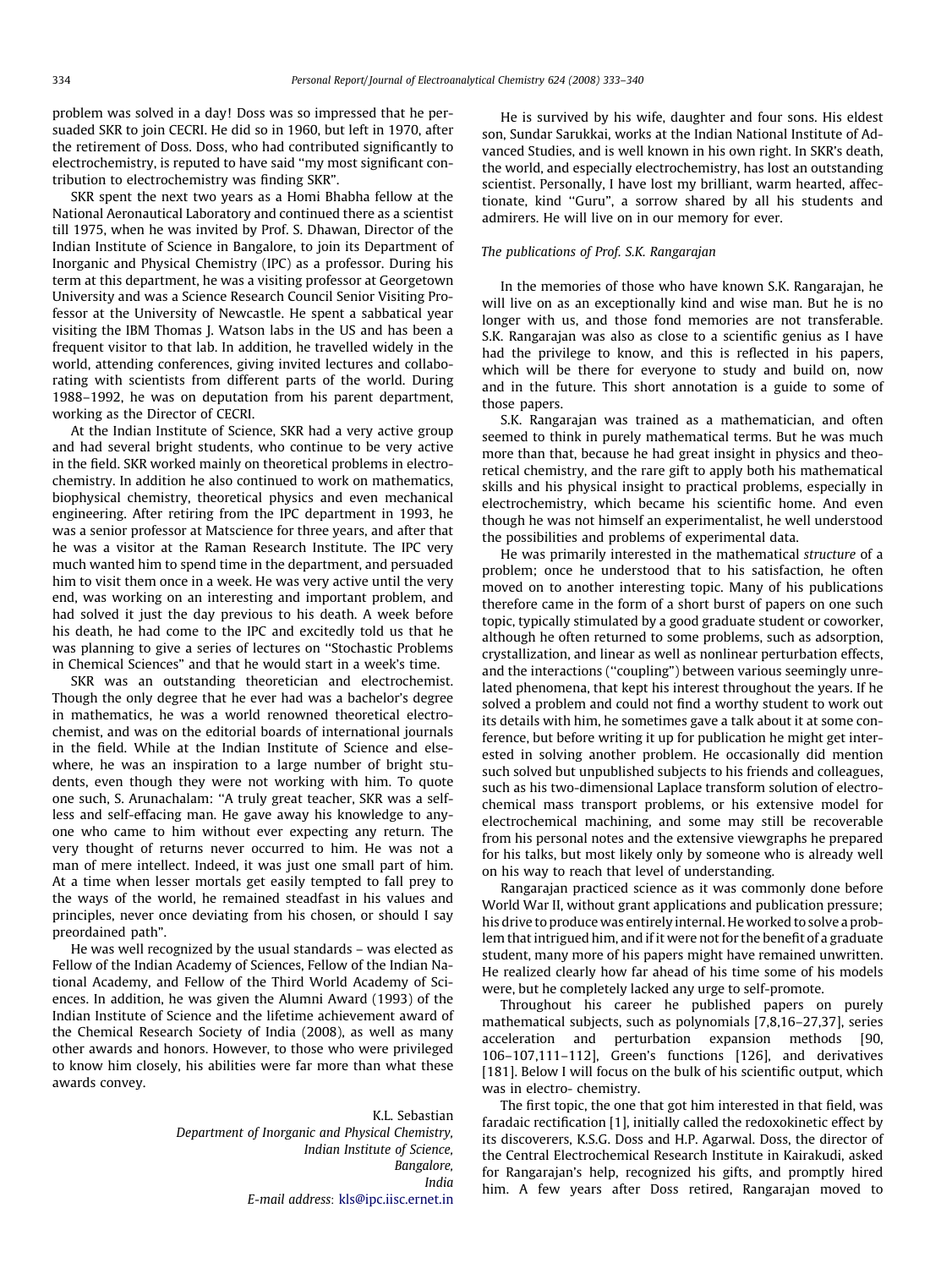Bangalore, first to the National Aeronautical Laboratory, then to the Indian Institute of Science. He returned to Karaikudi for a short stint as its director, until he in turn reached India's mandatory retirement age of 60. After that he was associated with the Institute for Mathematical Sciences in Madras and, after his return to Bangalore, with the Raman Research Institute as well as the Indian Institute of Science. He spent some extended time periods abroad, at the University of Newcastle on Tyne with Thirsk and Fleischmann, at Georgetown University in Washington, DC. with me, at the IBM Watson Center in Yorktown Heights, NY, and at the Materials Science Laboratory of Pennsylvania State University. He often visited his children, four of whom now live in the US, but he always returned to his cultural roots.

The theory of the electrochemical admittance was the topic of his next papers with Doss [2,4–6,12,13]. Rangarajan would return to it repeatedly [10,15,31,32,39], and I will briefly dwell on it because it gives a good indication of how he worked. He was clearly intrigued by Delahay's 1960 conclusion that two quantities that were conceptually seemingly unrelated, double layer charging and faradaic current, would actually become ''coupled" in the presence of strongly adsorbed reagent or product of the faradaic process, and he convinced himself of its correctness by a simple thought experiment [46]. But rather than following Delahay's derivation, he looked at the problem in a much wider context, which allowed him to find a powerful and elegantly compact general formalism [67–70] that encompassed double layer charging, faradaic reactions, and mass transport. It included Delahay's effect as well as other couplings, such as that between electrode kinetics and mass transport of the reactants and products, another set of processes that had seemed to be unrelated and that, not long before, had been associated by Vetter with mutually independent types of ''overvoltage". Rangarajan's approach was so general that he could also apply it to ion transport through lipid bilayer membranes [94].

Faradaic rectification is, of course, an example of a nonlinear response, and Rangarajan quickly put such nonlinear responses on a solid mathematical footing [71-73, 78].

Another enduring interest was electrocrystallization [28,29, 34–36,40,53,60,63,64,87–89,99,100,102,105,106,143,163,164], which he again approached systematically and with great success, and even extended to non-electrochemical, homogeneous nucleation [110,111].

In short order he began to contribute to some of the other ''hot" electrochemical topics of the time, such as adsorption (many with Sangaranarayanan) [46,47,61,62,74,81,84,93,103,104,114–119,170], chemisorption [95,123], and their effects on electron transfer reactions (many with A.K. Mishra) [70,130,132–135,140,154,175]; the theory of electron transfer reactions [128,131,149,153,154]; problems of current distribution [33], electrodeposition [161,168,172], and the electrochemical effects of surface roughness (with R. Kant) [165,171,174,182]; the theories of porous electrodes [44,51,86, 91,138] and of polarographic maxima [75,77]; the improved use of existing experimental methods [43,45,50,66,82,83,97,98,101, 120–122,139,141] and the development of new measurement techniques [58,59,65,79,80] including noise analysis (with Seralathan) [125,126]; semiconductor- and photo-electrochemistry [142, 144–147,150,156,160,162,166,167,173], membrane electrochemistry [92–94], and electrochemical corrosion and passivation [30,42,52, 54,56].

In fact, a quick perusal of the publications listed below will show that Rangarajan made major contributions to many areas of theoretical electrochemistry. In these he aimed for and often reached his highest goal: a general, formal understanding of the phenomena, from which he would then derive the most popular approximations and illustrate their ranges of applicability. In doing so, he inspired and trained a group of gifted Indian electrochemists, and put much of electrochemistry on a far higher theoretical level than where he had found it.

S.K. Rangarajan's publications

# 1960

1. S.K. Rangarajan, Derivation of the general equation for redoxokinetic potential, J. Electroanal. Chem. 1 (1960) 396–402.

#### 1961

2. S.K. Rangarajan, K.S.G. Doss, Faradaic admittance of electrochemical processes, Austral. J. Chem. 14 (1961) 458–459.

# 1962

3. S.K. Rangarajan, Comments on the linearisation of currentpotential characteristics, Anal. Chem. 34 (1962) 1382– 1383.

4. S.K. Rangarajan, K.S.G. Doss, Faradaic admittance: sign conventions, Electrochim. Acta 7 (1962) 201–204.

5. S.K. Rangarajan, K.S.G. Doss, AC polarographic wave: modified equations, J. Electroanal. Chem. 3 (1962) 217–218.

6. S.K. Rangarajan, K.S.G. Doss, Faradaic admittance and adsorption: a diffusion model, J. Electroanal. Chem. 4 (1962) 237–241.

#### 1963

7. S.K. Rangarajan, On particular solutions of  $\nabla^4 \phi = 0$  and  $E^4\phi$  = 0, Defence Sci. J. 13 (1963) 199–208.

8. S.K. Rangarajan, Series involving products of Laguerre polynomials, Proc. Indian Acad. Sci. 58 (1963) 362–367.

9. S.K. Rangarajan, Diffusion with migration in the diffuse double layer, Can. J. Chem. 41 (1963) 983–1006.

10. S.K. Rangarajan, Faradaic impedance: effect of migration in the diffuse double layer, Can. J. Chem. 41 (1963) 1007– 1015.

11. S.K. Rangarajan, Electrode processes with a preceding chemical reaction: effect of the diffuse double layer, Can. J. Chem. 41 (1963) 1469–1476.

12. S.K. Rangarajan, K.S.G. Doss, Faradaic admittance, a diffusion model II, J. Electroanal. Chem. 5 (1963) 114–123.

13. S.K. Rangarajan, K.S.G. Doss, Faradaic admittance, a diffusion model III, J. Electroanal. Chem. 5 (1963) 253–260.

14. S.K. Rangarajan, Migration in the diffuse layer: studies on the steady state, J. Electroanal. Chem. 5 (1963) 350–361.

15. K. Narayanan, S.K. Rangarajan, Faradaic admittance and migration in the diffuse double layer: effect on the phase angle, Austral. J. Chem. 16 (1963) 565–571.

#### 1964

16. S.K. Rangarajan, Some infinite series involving Legendre functions, Defence Sci. J. 14 (1964) 311–314.

17. S.K. Rangarajan, A new formula for  $P_{m+n}^m(\cos\alpha)$ , Quart. J. Math. 15 (1964) 32–34.

18. S.K. Rangarajan, Generalised Angelescu polynomials: some properties, Proc. Indian Acad. Sci. 60 (1964) 65–73.

19. K. Rangarajan, On some infinite series involving Appell polynomials and the functions  $f(z, \alpha)$ , Proc. Indian Acad. Sci. 60 (1964) 153–158.

# 1965

20. S.K. Rangarajan, Generalised Tricomi polynomials I, Bull. Acad. Pol. Sci. 13 (1965) 91–95.

21. S.K. Rangarajan, Generalised Tricomi polynomials II, Bull. Acad. Pol. Sci. 13 (1965) 97–100.

22. S.K. Rangarajan, Bilinear generating functions for the Jacobi polynomials, Bull. Acad. Pol. Sci. 13 (1965) 101–103.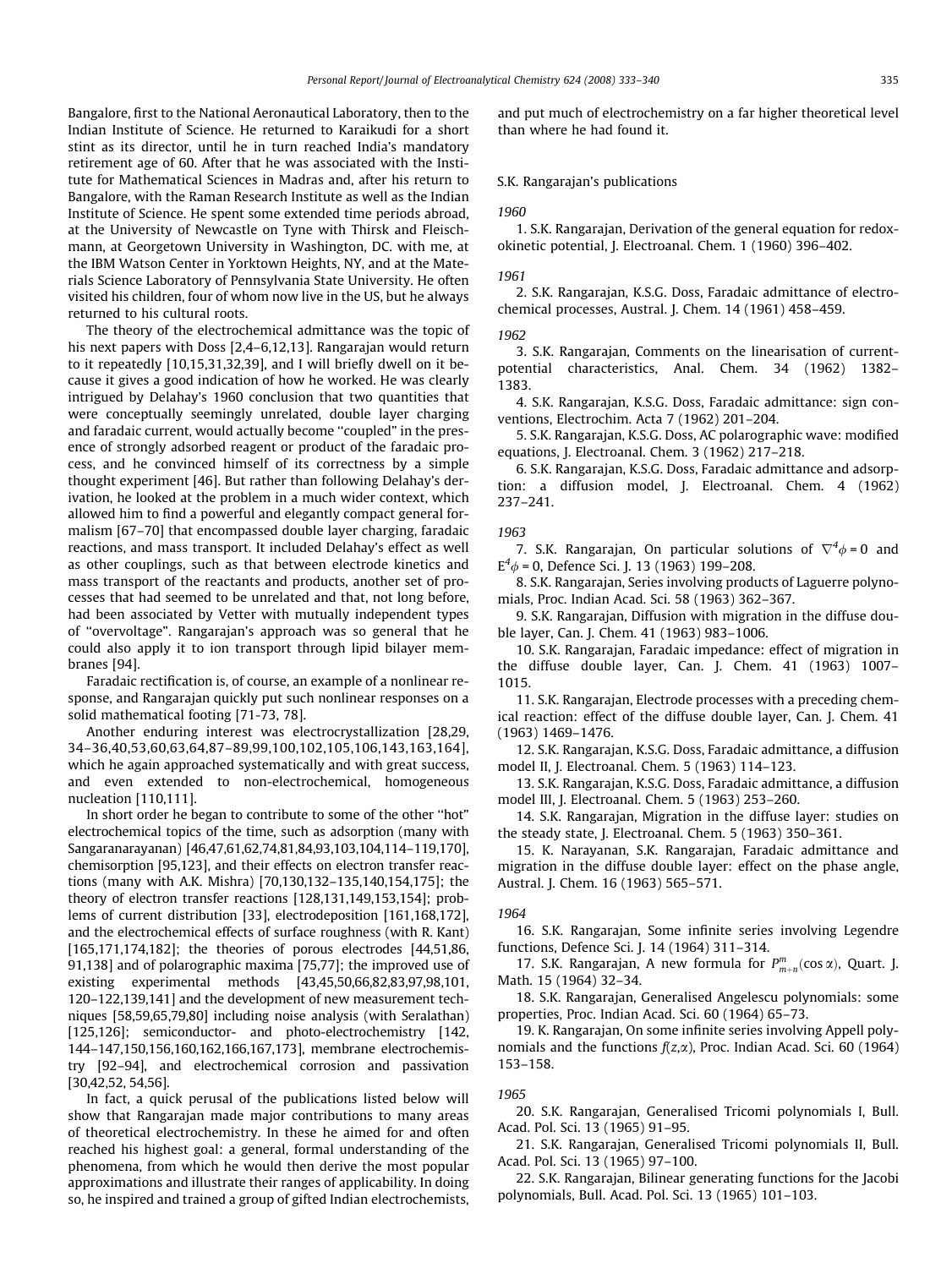23. S.K. Rangarajan, Generating functions for Gegenbauer and Legendre polynomials: some generalisations I, Proc. Ind. Acad. Sci. 61 (1965) 41–49.

24. S.K. Rangarajan, Some infinite series involving the products of the generalized Angelescu polynomials and the F-functions, Proc. Ind. Acad. Sci. 61 (1965) 50–55.

25. S.K. Rangarajan, Generating functions for Gegenbauer and Legendre polynomials: some generalisations II, Proc. Ind. Acad. Sci. 61 (1965) 283–287.

26. S.K. Rangarajan, Some generating functions for Legendre functions, J. Sci. Engin. Res. 9 (1965) 151–156.

27. S.K. Rangarajan, Some properties of A-polynomials-I, J. Indian Math. Soc. 29 (1965) 109–118.

28. S.K. Rangarajan, Electrocrystallization I: surface diffusion. Can. J. Chem. 43 (1965) 1052–1079.

#### 1966

29. J.A. Harrison, S.K. Rangarajan, H.R. Thirsk, Some problems in electrodeposition, J. Electrochem. Soc. 113 (1966) 1120–1129, discussion 1130–1133.

30. K.S. Rajagopalan, S.K. Rangarajan, Some aspects of electrochemical corrosion, Bull. Nat. Inst. Sci. India 29 (1965) 137– 151.

31. S.K. Rangarajan, A.C Polarographic wave: modified equation, Bull. Nat. Inst. Sci. India 29 (1965) 120–127.

32. S.K. Rangarajan, K.S.G. Doss, Faradic admittance: sign conventions, Bull. Nat. Inst. Sci. India 29 (1965) 128–136.

#### 1967

33. S.K. Rangarajan, M.J. Dignam, B.E. Conway, Comments on a theory of current distribution and potential profile at electrodes, Can. J. Chem. 45 (1967) 422–425.

34. M. Fleischmann, S.K. Rangarajan, H.R. Thirsk, Effect of diffusion through solution and along surface on electrocrystallization processes I: potentiostatic case, Trans. Faraday Soc. 63 (1967) 1240–1250.

35. M. Fleischmann, S.K. Rangarajan, H.R. Thirsk, Effect of diffusion through solution and along surface on electrocrystallization processes II: faradaic impedance, Trans. Faraday Soc. 63 (1967) 1251–1255.

36. M. Fleischmann, S.K. Rangarajan, H.R. Thirsk, Effect of diffusion through the solution and along surface on electrocrystallization processes III: influence of finite rate of lattice formation, Trans. Faraday Soc. 63 (1967) 1256–1260.

#### 1968

37. S.K. Rangarajan, Some identities involving Kampé de Fériet's double hypergeometric functions I, Proc. Indian Acad. Sci. 67 (1968) 247–261.

38. S.K. Rangarajan, Surface diffusion and galvanostatic transients I, J. Electroanal. Chem. 16 (1968) 485–492.

39. S.K. Rangarajan, Faradaic impedance measurement and adatom transport, J. Electroanal. Chem. 17 (1968) 61–68.

40. S.K. Rangarajan, Electrocrystallization and surface diffusion: Effect of chemical reaction in the solution, Can. J. Chem. 46 (1968) 1803–1811.

41. S.K. Rangarajan, Comments on the linearized current-potential characteristic, Anal. Chem. 40 (1968) 1382–1383.

1969

42. K.S. Indira, S.K. Rangarajan, K.S.G. Doss, Further studies on periodic phenomena in passivating systems, J. Electroanal. Chem. 21 (1969) 57–68.

43. S.K. Rangarajan, Controlled potential electrolysis: current– time curves for the EDE mechanism, J. Electroanal. Chem. 21 (1969) 257–268.

44. S.K. Rangarajan, Theory of flooded porous electrodes I: galvanostatic transients and generalized impedance, J. Electroanal. Chem. 22 (1969) 89–104.

45. G.P. Rao, S.K. Rangarajan, Electroanalysis of trace materials, Trans. SAEST 4 (1969) 116–125.

#### 1970

46. S.K. Rangarajan, An illustration of the problem of ''a priori separation" of double-layer and faradaic currents, J. Electroanal. Chem. 25 (1970) 344–347.

47. S. Lakshmanan, S.K. Rangarajan, Mixed adsorption at mercury/solution interfaces I: a thermodynamic analysis, J. Electroanal. Chem. 27 (1970) 127–134.

48. S. Lakshmanan, S.K. Rangarajan, Activity coefficients in mixed electrolytes: a note on Guggenheim's relation, J. Electroanal. Chem. 27 (1970) 170–174.

#### 1971

49. S. Venkatesan, S.K. Rangarajan, Hydrogen in zinc electroplating: effect of CTAB (cetyltrimethylammonium bromide) on codeposition, Metal Finishing, 69 (1971) 52–55, 60.

50. S.K. Rangarajan, Double pulse galvanostatic method: a generalized theory, J. Electroanal. Chem. 32 (1971) 329–335.

51. S.K. Rangarajan, Theory of porous electrode operations, Current Science 40 (1971) 175–179.

52. N. Subramanyan, S.K. Rangarajan, K. Balakrishnan, S.V. Iyer, S. Venkatesan, B. Sathianandhan, The Influence of azoles and methyl pyridines on the corrosion of mild steel in acids, Ann. Univ. Ferrara: Chim. Pura Appl. (1971) Suppl. 5, 591–616.

#### 1972

53. S.K. Rangarajan, Electrocrystallisation and the potential step method, J. Electroanal. Chem. 42 (1972) 443–446.

54. K.S. Rajagopalan, S.K. Rangarajan, Fundamental aspects of electrochemical corrosion, J. Sci. Ind. Res. 31 (1972) 95–97.

55. J.P. Nityanandan, S.K. Rangarajan, Hydrogen in cadmium plating: effect of addition agents, Metal Finishing 70 (1972) 49– 52.

56. N. Subramanyan, S.K. Rangarajan, K. Balakrishnan, N.J. Paul, S. Venkatesan, B. Sathianandham, Effect of corrosion inhibitors on the permeation of hydrogen through steel, Trans. SAEST 7 (1972) 108–112.

# 1973

57. S.K. Rangarajan, On linear relaxation methods, J. Electroanal. Chem. 41 (1973) 459–471.

58. G.P. Rao, S.K. Rangarajan, A new relaxation method for studying electrode reactions, J. Electroanal. Chem. 41 (1973) 473–489.

59. S.K. Rangarajan, An exponential relaxation technique: theory, J. Electroanal. Chem. 41 (1973) 491–502.

60. S.K. Rangarajan, Electrocrystallization and the potential step method, J. Electroanal. Chem. 42 (1973) 443–446.

61. S.K. Rangarajan, On the congruence problem of adsorption isotherms, J. Electroanal. Chem. 45 (1973) 279–282.

62. S.K. Rangarajan, Adsorption isotherms: a critique, J. Electroanal. Chem. 45 (1973) 283–293.

63. S.K. Rangarajan, Electrocrystallization: a stochastic theory of monolayer formation, J. Electroanal. Chem. 46 (1973) 119–123.

64. S.K. Rangarajan, Electrocrystallization: multilayer formation and potentiostatic transients, J. Electroanal. Chem. 46 (1973) 125– 129.

65. A. Poojari, S.R. Rajagopalan, S.K. Rangarajan, Instrumentation for electrochemical trace analysis, Trans. SAEST 8 (1973) 147–153.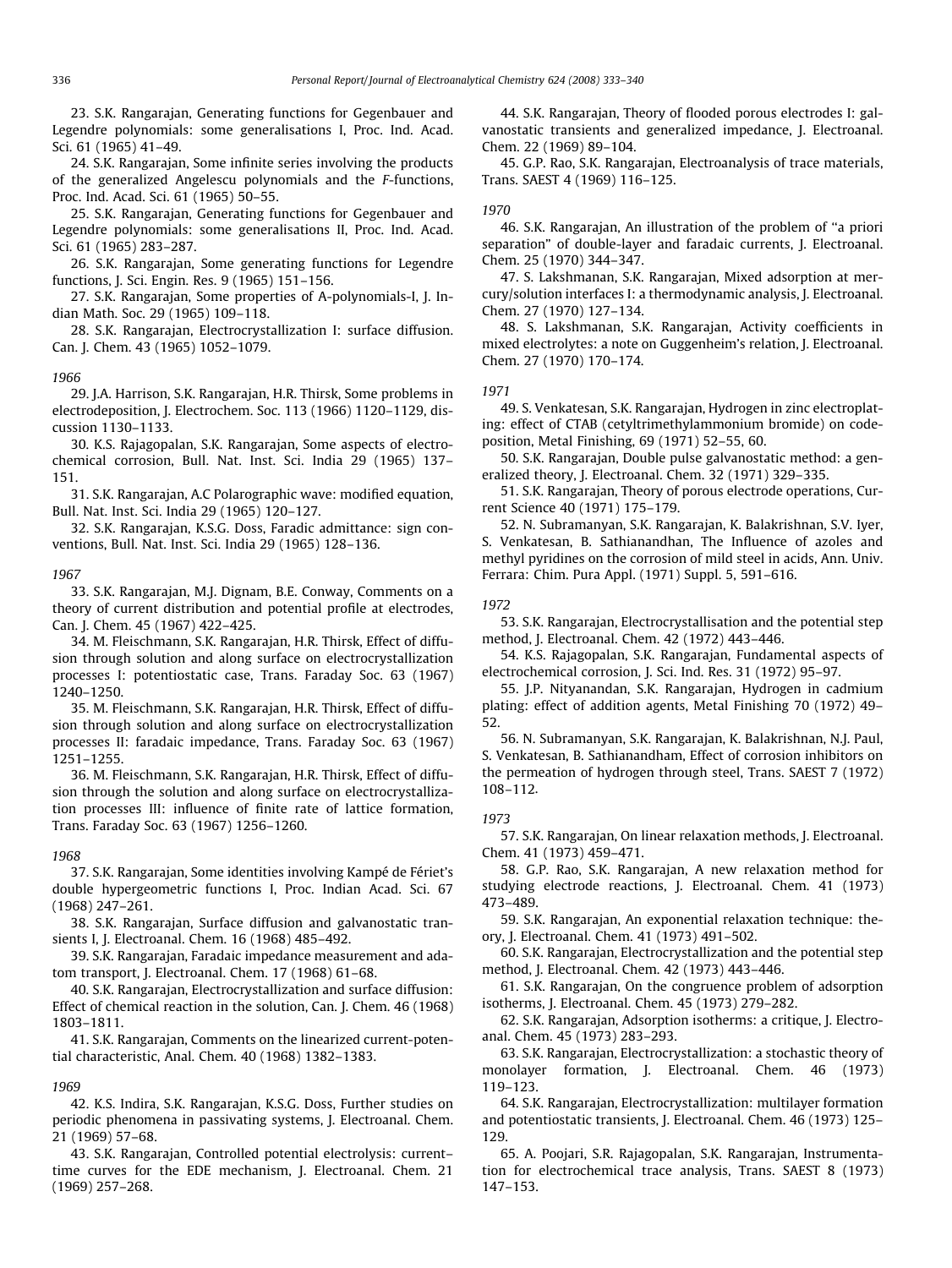1974

66. G.P. Rao, S.K. Rangarajan, Accelerated Tafel plots, a new technique, J. Electroanal. Chem. 55 (1974) 151–156.

67. S.K. Rangarajan, A unified approach to linear electrochemical systems I: the formalism, J. Electroanal. Chem. 55 (1974) 297–327.

68. S.K. Rangarajan, A unified approach to linear electrochemical systems II: phenomenological coupling, J. Electroanal. Chem. 55 (1974) 329–335.

69. S.K. Rangarajan, A unified theory of linear electrochemical systems III: the hierarchy of special cases, J. Electroanal. Chem. 55 (1974) 337–361.

70. S.K. Rangarajan, A unified theory of linear electrochemical systems IV: electron transfer through adsorbed modes, J. Electroanal. Chem. 55 (1974) 363–374.

71. S.K. Rangarajan, Nonlinear relaxation methods I: an operator formalism, J. Electroanal. Chem. 56 (1974) 1–25.

72. S.K. Rangarajan, Nonlinear relaxation methods II: a unified approach to sinusoidal and modulation techniques, J. Electroanal. Chem. 56 (1974) 27–53.

73. S.K. Rangarajan, High amplitude periodic signal theory I: potential controlled, J. Electroanal. Chem. 56 (1974) 55–71.

74. S.K. Rangarajan, Adsorption isotherms, a critique II: the  $A\theta^2$ approach and the functional expansion, J. Electroanal. Chem. 57 (1974) 1–17.

75. S.K. Rangarajan, S. Sathyanarayana, Unified theory of polarographic maxima, Trans. SAEST 9 (1974) 75–86.

#### 1975

76. S.K. Rangarajan, Professor K.S.G. Doss, in honour of his reaching his seventieth year, J. Electroanal. Chem. 62 (1975) 1– 9.

77. S.K. Rangarajan, On the theory of polarographic maxima, J. Electroanal. Chem. 62 (1975) 21–30.

78. S.K. Rangarajan, Nonlinear relaxation methods III: currentcontrolled perturbations, J. Electroanal. Chem. 62 (1975) 31– 41.

79. S.K. Rangarajan, Random processes in electrochemistry I: noise as an input signal, J. Electroanal. Chem. 62 (1975) 43–50.

80. G.P. Rao, S. Lakshmanan, S.K. Rangarajan, Decreasing current ramp technique for the study of fast electrode reactions, J. Electroanal. Chem. 62 (1975) 273–279.

# 1976

81. S.R. Vishvanath, S. Sathyanarayana, S.K. Rangarajan, Adsorption of cyclohexanone and polarographic maxima, J. Electroanal. Chem. 68 (1976) 377–382.

## 1977

82. S.R. Rajagopalan, A. Poojary, S.K. Rangarajan, In situ methods for charging current compensation in d.c. polarography, J. Electroanal. Chem. 75 (1977) 135–149.

83. A.C. Ramamurthy, S.K. Rangarajan, Fournier polarography revisited, J. Electroanal. Chem. 77 (1977) 267–286.

84. S.K. Rangarajan, Adsorption isotherms – microscopic modelling, J. Electroanal. Chem. 82 (1977) 93–132.

85. G.P. Rao, M. Usman, S.K. Rangarajan, Anodic behavior of silver in alkaline formaldehyde, Electrochim. Acta 22 (1977) 137– 140.

86. B.V. Tilak, C.G. Rader, S.K. Rangarajan, Techniques for characterizing porous electrodes I: determination of the double layer capacity, J. Electrochem. Soc. 124 (1977) 1879–1886.

87. S.K. Rangarajan, Some models for nucleation and growth, Ext. Abstr., 28th Meeting, Int. Soc. Electrochem. 1 (1977) 67–69.

1978

88. S.K. Rangarajan, Contribution to the theory of electrochemical phase formation, Faraday Symp. Chem. Soc., 1978, pp. 101– 114.

89. J.A. Harrison, S.K. Rangarajan, Simulation studies in electrocrystallization, Faraday Symp. Chem. Soc., 1978, pp. 70–82.

90. K.L. Sebastian, S.K. Rangarajan, A matrix identity and perturbation expressions, Mol. Phys. 36 (1978) 343–353.

91. B.V. Tilak, S.K. Rangarajan, Determining the double layer capacity of porous electrodes, Trans. SAEST 13 (1978) 261–276.

#### 1979

92. S.K. Rangarajan, R. de Levie, On the ionic displacement current in lipid bilayer membranes, Biophys. J. 25 (1979) 235– 252.

93. R. de Levie, S.K. Rangarajan, P.F. Seelig, O.S. Andersen, On the adsorption of phloretin onto a black lipid membrane, Biophys. J. 25 (1979) 295–300.

94. S.K. Rangarajan, P.F. Seelig, R. de Levie, On the admittance of lipid bilayer membranes I: membrane-permeable ions, J. Electroanal. Chem. 100 (1979) 33–62.

95. K.L. Sebastian, S.K. Rangarajan, Superoperator formalism and chemisorption theory, Mol. Phys. 38 (1979) 1567–1577.

#### 1980

96. S.K. Rangarajan, The electrical double layer, Specialist Period. Rept. Electrochem. 7 (1980) 203–256.

97. A.C. Ramamurthy, S.K. Rangarajan, Small-amplitude cyclic voltammetry I: a simple Fourier synthesis approach, J. Electroanal. Chem. 112 (1980) 189–196.

98. A.C. Ramamurthy, S.K. Rangarajan, Small amplitude cyclic voltammetry and impedance interpretations, Electrochim. Acta 25 (1980) 735–736.

# 1981

99. E. Bosco, S.K. Rangarajan, Electrochemical phase formation: time-dependent nucleation and growth rates, J. Chem. Soc. Faraday Trans. I: Phys. Chem. Cond. Phases, 77 (1981) 483–495.

100. E. Bosco, S.K. Rangarajan, Some adsorption-nucleationbased models for electrochemical phase formation, J. Chem. Soc. Faraday Trans. I: Phys. Chem. Cond. Phases 77 (1981) 1673–1696.

101. A.C. Ramamurthy, S.K. Rangarajan, A Gaussian quadrature analysis of linear sweep voltammetry, Electrochim. Acta 26 (1981) 111–115.

102. E. Bosco, S.K. Rangarajan, Electrochemical phase formation (ECPF): nucleation growth vis-à-vis adsorption models, J. Electroanal. Chem. 129(1981) 25–51.

103. M.V. Sangaranarayanan, S.K. Rangarajan, Adsorption isotherms – some new results, J. Electroanal. Chem. 130 (1981) 339–344.

104. M.V. Sangaranarayanan, S.K. Rangarajan, Microscopic modelling of adsorption and the generalized surface layer hypothesis, Can. J. Chem. 59 (1981) 2072–2079.

#### 1982

105. E. Bosco, S.K. Rangarajan, Electrochemical phase formation (ECPF) and macrogrowth I: hemispherical models, J. Electroanal. Chem. 134 (1982) 213–224.

106. E. Bosco, S.K. Rangarajan, Electrochemical phase formation (ECPF) and macrogrowth II: two-rate models, J. Electroanal. Chem. 134 (1982) 225–241.

107. E. Bosco, S.K. Rangarajan, Kinetic Ising models: some exact solutions, Phys. Lett. A 88 (1982) 375–378.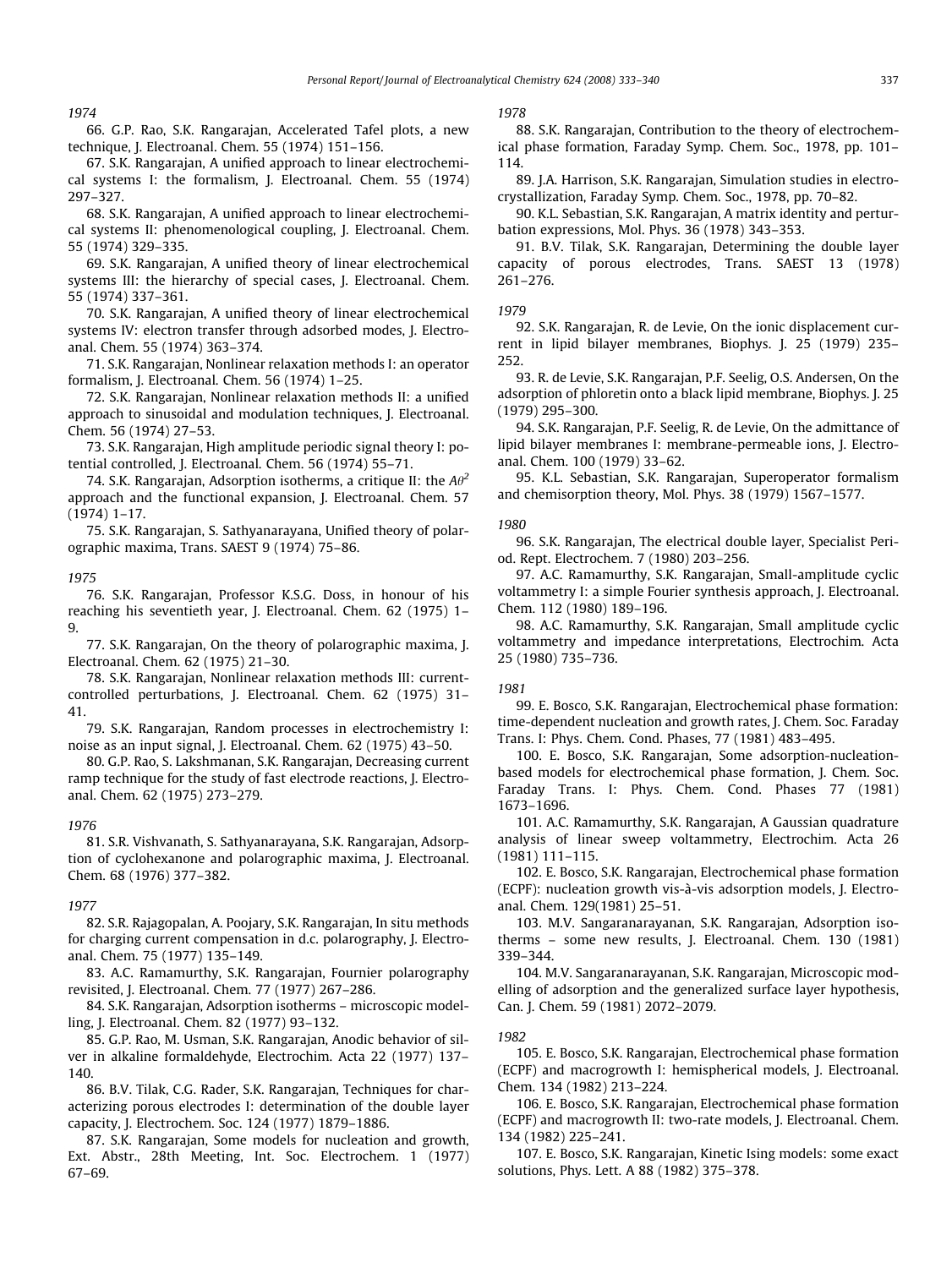1983

108. M.V. Sangaranarayanan, S.K. Rangarajan, An e-convergence method for the evaluation of critical parameters, Chem. Phys. Lett. 101 (1983) 49–54.

109. M.V. Sangaranarayanan, S.K. Rangarajan, Extrapolation and series acceleration procedures: hard spheres and discs as illustrations, Phys. Lett. A, 96 (1983) 339–343.

110. M.P. Firestone, R. de Levie, S.K. Rangarajan, On one-dimensional nucleation and growth of ''living" polymers I: homogeneous nucleation, J. Theor. Biol. 104 (1983) 535–552.

111. S.K. Rangarajan, R. de Levie, On one-dimensional nucleation and growth of ''living" polymers II: growth at constant monomer concentration, J. Theor. Biol. 104 (1983) 553–570.

#### 1984

112. M.V. Sangaranarayanan, S.K. Rangarajan, Perturbation expansions and series acceleration procedures I: the  $\varepsilon$ -convergence and critical parameters, Pramãna 22 (1984) 183–201.

113. M.V. Sangaranarayanan, S.K. Rangarajan, Perturbation expansions and series acceleration procedures II: extrapolation techniques, Pramãna 22 (1984) 407–419.

114. M.V. Sangaranarayanan, S.K. Rangarajan, Adsorption isotherms for neutral organic compounds – a hierarchy in modeling I, J. Electroanal. Chem. 176 (1984) 1–27.

115. M.V. Sangaranarayanan, S.K. Rangarajan, Adsorption isotherms for neutral organic compounds – a hierarchy in modeling II, J. Electroanal. Chem. 176 (1984) 29–44.

116. M.V. Sangaranarayanan, S.K. Rangarajan, Adsorption isotherms for neutral organic compounds – a hierarchy in modeling III, J. Electroanal. Chem. 176 (1984) 45–64.

117. M.V. Sangaranarayanan, S.K. Rangarajan, Adsorption isotherms for neutral organic compounds – a hierarchy in modeling IV: charge of maximum adsorption – statistical mechanical basis, J. Electroanal. Chem. 176 (1984) 65–98.

118. M.V. Sangaranarayanan, S.K. Rangarajan, Adsorption isotherms for neutral organic compounds – a hierarchy in modeling V: models for the inner layer potential difference in the presence of dipolar adsorption, J. Electroanal. Chem. 176 (1984) 99–118.

119. M.V. Sangaranarayanan, S.K. Rangarajan, Adsorption isotherms – microscopic modeling II, J. Electroanal. Chem. 176 (1984) 119–137.

# 1985

120. M. Seralathan, S.K. Rangarajan, Scheme of squares I: systems formalism for potentiostatic studies, J. Electroanal. Chem. 191 (1985) 209–228.

121. M. Seralathan, S.K. Rangarajan, Scheme of squares II: systems formalism for sinusoidal perturbations, J. Electroanal. Chem. 191 (1985) 229–235.

122. M. Seralathan, S.K. Rangarajan, Scheme of squares III: the single and two square schemes, J. Electroanal. Chem. 191 (1985) 237–252.

123. G.V. Kulkarni, S.K. Rangarajan, Electrochemisorption – a cluster approach, J. Electroanal. Chem. 196 (1985) 375–385.

#### 1986

124. S.K. Rangarajan, High amplitude periodic signal theory II: nonlinear analysis and phenomenological decoupling, Indian J. Techn. 24 (1986) 352–356.

125. M. Seralathan, S.K. Rangarajan, Fluctuation phenomena in electrochemistry I: the formalism, J. Electroanal. Chem. 208 (1986) 13–28.

126. M. Seralathan, S.K. Rangarajan, Fluctuation phenomena in electrochemistry II: modeling the noise sources, J. Electroanal. Chem. 208 (1986) 29–56.

127. A.K. Mishra, S.K. Rangarajan, Spectral functions and Green's functions: a critique, Proc. Indian Acad. Sci., Chem. Sci. 97 (1986) 307–331.

128. A.K. Mishra, S.K. Rangarajan, Theory of electron transfer processes – an overview of concepts I, Indian J. Techn. 24 (11) (1986) 727–736.

# 1987

129. A.K. Mishra, S.K. Rangarajan, Two-adsorbate problem: a superoperator analysis, J. Phys. Chem. 91 (1987) 3406–3416.

130. A.K. Mishra, S.K. Rangarajan, Theory of electron-transfer processes via chemisorbed intermediates, J. Phys. Chem. 91 (1987) 3417–3425.

131. A.K. Mishra, S.K. Rangarajan, Electron transfer through film-covered surfaces: case of monolayer submonolayer – a coherent potential approximation formalism, J. Phys. Chem. 91 (1987) 3425–3430.

132. A.K. Mishra, S.K. Rangarajan, Many-body effects in electrochemisorption I: Green function-superoperator formalism, J. Electroanal. Chem. 229 (1987) 51–65.

133. A.K. Mishra, S.K. Rangarajan, Many-body effects in electrochemisorption II: operator averages and MF-HF limits, J. Electroanal. Chem. 229 (1987) 67–86.

134. A.K. Mishra, S.K. Rangarajan, Many-body effects in electrochemisorption III: beyond mean field and Hartree-Fock, J. Electroanal. Chem. 230 (1987) 1–21.

135. A.K. Mishra, S.K. Rangarajan, Many-body effects in electrochemisorption IV: multi-Boson formalism, J. Electroanal. Chem. 230 (1987) 23–41. Erratum: A.K. Mishra, S.K. Rangarajan, Manybody effects in electrochemisorption IV: multi-Boson formalism, J. Electroanal. Chem. 235 (1987) 408.

136. R. Sridharan, R. de Levie, S.K. Rangarajan, Two-dimensional phase transitions at electrochemical interfaces, Chem. Phys. Lett. 142 (1987) 43–47.

#### 1989

137. S.K. Rangarajan, Electrochemically induced cold fusion? A commentary, Current Sci. 58 (1989) 598–599.

138. B.V. Tilak, S. Venkatesh, S.K. Rangarajan, Polarization characteristics of porous electrode systems with adsorbed intermediates participating in the electrode reaction: a study of limiting Tafel slopes, J. Electrochem. Soc. 136 (1989) 1977– 1982.

139. R. Kant, S.K. Rangarajan, Chronopotentiometry with power-law perturbation functions at an expanding plane electrode with and without a preceding blank period for systems with a coupled first-order homogeneous chemical reaction, J. Electroanal. Chem. 265 (1989) 39–65.

140. A.K. Mishra, D.F. Milner, M.J. Weaver, S.K. Rangarajan, Many-body effects in electrosorption: some numerical consequences for partial charge transfer, J. Electroanal. Chem. 271 (1989) 351–358.

#### 1990

141. R. Kant, S.K. Rangarajan, Padé approach to potential transients I: electron transfer without and with coupling to first-order homogeneous reactions at planar electrodes, J. Electroanal. Chem. 277 (1990) 19–42.

142. K.R. Murali, V. Subramanian, N. Rangarajan, A. S. Lakshmanan, S.K. Rangarajan, Photoconducting and photoelectrochemical characteristics of selectively plated cadmium selenide films, Proc. Internat. Soc. Opt. Engin. 1323 (1990) 235–242.

#### 1991

143. B. Bhattacharjee, S.K. Rangarajan, Adsorption-nucleation/ growth based model for electrochemical phase formation and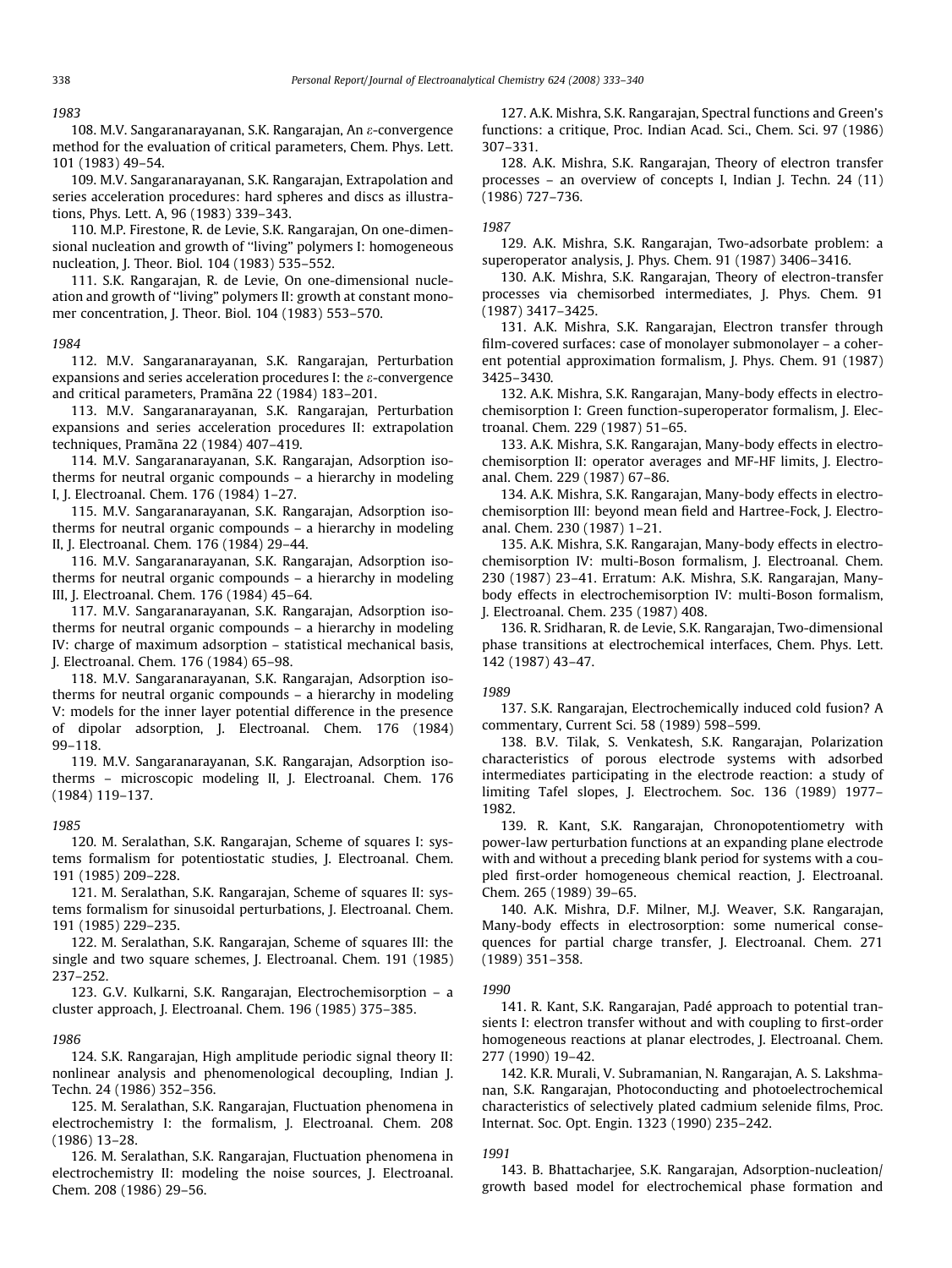Avrami ansatz for a multicomponent competitive growth process, J. Electroanal. Chem. 302 (1991) 207–218.

144. K.R. Murali, V. Subramanian, N. Rangarajan, A.S. Lakshmanan, S.K. Rangarajan, Photoelectrochemical studies on pulse plated cadmium selenide (CdSe) films, J. Electroanal. Chem. 303 (1991) 261–266.

145. S. Ramakrishna, S.K. Rangarajan, A note on transient photocurrents at semiconductor electrodes, J. Electroanal. Chem. 308 (1991) 39–48.

146. S. Ramakrishna, S.K. Rangarajan, Surface recombination at semiconductor electrodes: a single level study, J. Electroanal. Chem. 308 (1991) 49–61.

147. K.R. Murali, V. Subramanian, N. Rangarajan, A.S. Lakshmanan, S.K. Rangarajan, Septum electrochemical photovoltaic cells, Bull. Electrochem. 7 (1991) 230–231.

148. K.R. Murali, V. Subramanian, N. Rangarajan, A.S. Lakshmanan, S.K. Rangarajan, Preparation of gallium arsenide films by the pulse plating technique, J. Mater. Sci.: Materials in Electronics 2 (1991) 149–151.

149. A.K. Mishra, B. Bhattacharjee, S.K. Rangarajan, Electron transfer through monolayers; dependence of current on potential and coverage, J. Electroanal. Chem. 318 (1991) 387–393.

150. K.R. Murali, V. Subramanian, N. Rangarajan, A.S. Lakshmanan, S.K. Rangarajan, Photoelectrochemical characteristics of slurry coated cadmium selenide telluride films, Proc. Internat. Soc. Opt. Engin. 1536 (1991) 289–295.

151. M. Kamaludeen, N.G. Renganathan, M. Raju, A. Visuvasam, S.Veeraraghavan, S.K. Rangarajan, S.R. Babu, G. Periaswamy, C.K. Mathews, Sodium sulfur battery, Bull. Electrochem. 7 (1991) 531–532.

152. S. Muzhumathi, S. Dheenadayalan, A.I. Raj, C. Solaiyan, R. Chandrasekaran, R. Pattabiraman, S.K. Rangarajan, Development of molten carbonate fuel cells (MCFC), Bull. Electrochem. 7 (1991) 520–523.

153. M.V. Saranganarayanan, S.K. Rangarajan, Long-range electron transfer reactions: progress and prospects in modelling, in: B. Bagchi, V. Krishnan (Eds.) Proc. Symp. on Electron Transfer Reactions, Bangalore, World Sci. Publ., Singapore, 1991, pp. 199–236.

# 1992

154. A.K. Mishra, B. Bhattacharjee, S.K. Rangarajan, Theory of electron transfer processes via chemisorbed intermediates II: current-potential characteristics, J. Electroanal. Chem. 331 (1992) 801–813.

155. S. Bharathi, K.L.N. Phani, J. Joseph, S. Pitchumani, D. Jeyakumar, G.P. Rao, S.K. Rangarajan, Zeolite matrix effects on the electrochemistry of metal hexacyanoferrates, J. Electroanal. Chem. 334 (1992) 145–153.

156. K.R. Murali, V. Subramanian, N. Rangarajan, A.S. Lakshmanan, S.K. Rangarajan, Cadmium selenide telluride septum photoelectrochemical cells, J. Appl. Electrochem. 22 (1992) 87–89.

157. B.V. Tilak, C.P. Chen, S.K. Rangarajan, A model to characterize the impedance of electrochemical capacitors arising from reactions of the type O<sub>ad</sub> + n e<sup>-</sup> $\Leftrightarrow$  R<sub>ad</sub>, J. Electroanal. Chem. 324 (1992) 405–414; Errata 356 (1993) 319–321.

158. K.R. Murali, V. Subramanian, N. Rangarajan, A.S. Lakshmanan, S.K. Rangarajan, Preparation and characterization of pulse plated cadmium selenide films, Proc. Internat. Soc. Opt. Engin. 1523 (1992) 121–127.

159. N. Mani, P.V. P.V.V. Rao, N. Venkatakrishnan, M. Devasahayam, A. Alagappan, S. Ambalavanan, P.G. Balakrishnan, P.C. Warriar, G. Venkatesan, S.K. Rangarajan, A pasted plate deep discharge stationary lead acid battery for RAPS systems, Trans. SAEST 27 (1992) 174–176.

160. K.R. Murali, V. Subramanian, N. Rangarajan, A.S. Lakshmanan, S.K. Rangarajan, Large area polycrystalline CdSe thin film wet solar cells, in: Proc. 6th Internat. Photovoltaic Sci. Eng. Conf., 1992, pp. 1051–1054.

#### 1993

161. B. Bhattacharjee, S.K. Rangarajan, Random sequential multilayer deposition of different-sized k-mers on a onedimensional infinite substrate, J. Chem. Phys. 99 (1993) 8897– 8907.

162. K.R. Murali, V. Subramanian, N. Rangarajan, A.S. Lakshmanan, S.K. Rangarajan, Photoelectrochemical characteristics of slurry coated cadmium selenide films, Bull. Electrochem. 9 (1993) 249–251.

#### 1994

163. B. Bhattacharjee, S.K. Rangarajan, Multicomponent layerby-layer electrocrystallization: cascade model, J. Electroanal. Chem. 365 (1994) 19–28.

164. B. Bhattacharjee, S.K. Rangarajan, Electrochemical phase formation involving multicomponents: hemispherical overlap models for varied nucleation and growth conditions, J. Electroanal. Chem. 366 (1994) 271–286.

165. R. Kant, S.K. Rangarajan, Effect of surface roughness on diffusion-limited charge transfer, J. Electroanal. Chem. 368 (1994) 1–21.

166. K.R. Murali, V. Subramanian, N. Rangarajan, A.S. Lakshmanan, S.K. Rangarajan, Brush-plated CdSe films and their photoelectrochemical characteristics, J. Electroanal. Chem. 368 (1994) 95–100.

167. S. Ramakrishna, S.K. Rangarajan, A kinetic equation for minority carriers at the surface of semiconductor electrodes, J. Electroanal. Chem. 369 (1994) 289–291.

168. B. Bhattacharjee, S.K. Rangarajan, Multicomponent multilayer random irreversible deposition model I: a mean field study, J. Electroanal. Chem. 370 (1994) 41–51.

169. M.V. Sangaranarayanan, S.K. Rangarajan, Electron hopping between redox centers – a formalism using non-equilibrium thermodynamics, Trans. SAEST 29 (1994) 211–212.

170. A.K. Mishra, S.K. Rangarajan, Electrochemical STM current in presence of adsorbates, Trans. SAEST 29 (1994) 215.

171. R. Kant, S.K. Rangarajan, Effect of surface roughness on the admittance analysis, Trans. SAEST 29 (1994) 216.

#### 1995

172. K. Murugan, G. Vanmathi, S.K. Rangarajan, Characterizing the early stages of electrochemical phase formation of lead sulfate films, J. Electrochem. Soc. 142 (1995) 1770–1776.

173. S. Ramakrishna, S.K. Rangarajan, Time-resolved photoluminescence and microwave conductivity at semiconductor, J. Phys. Chem. 99 (1995) 12631–12639.

174. R. Kant, S.K. Rangarajan, Diffusion to rough interfaces: finite charge transfer rates, J. Electroanal. Chem. 396 (1995) 285–301.

# 1996

175. A.K. Mishra, S.K. Rangarajan, Scanning tunneling microscopy currents in the presence of a chemisorbate, J. Mol. Struct. (Theor. Chem.) 361 (1996) 101–109.

176. S. Ramakrishna, S.K. Rangarajan, Self-absorption and focusing effects in carrier relaxation dynamics under depletion conditions, J. Phys. Chem. 100 (1996) 16365–16372.

#### 1997

177. S.K. Rangarajan, V. Yegnanarayanan, Current losses in a bipolar cell – an analysis of the Tafel regime, Electrochim. Acta 42 (1997) 153–165.